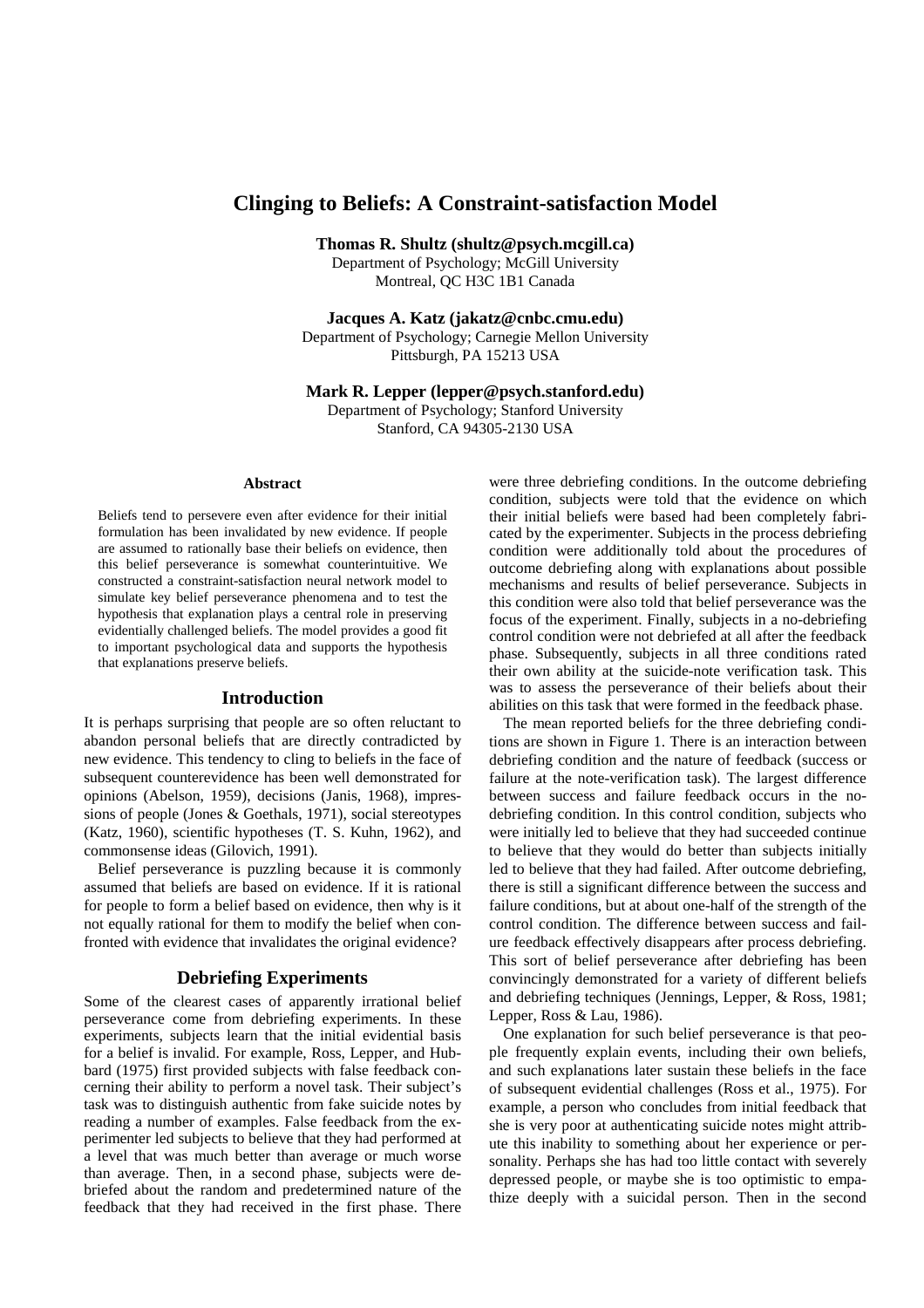phase, when told that the feedback was entirely bogus, these previously constructed explanations may still suggest that she lacks the ability to authenticate suicide notes. Analogously, a subject who is initially told that he did extremely well at this task may explain his success by noting his familiarity with some depressed friends or his sensitivity to other people's emotions. Once in place, such explanations could inoculate the subject against subsequent evidence that the initial feedback was entirely bogus.



Figure 1: Mean predicted ability in the Ross et al. (1975) experiment after debriefing.

The assumption is that even though contradictory evidence may weaken a belief, it is unlikely to alter every cognition that may have derived from that belief, such as explanations for the belief' s existence. The welknown frame problem emphasizes the computational intractability of tracking down every implication of an altered belief (Charniak & McDermott, 1985). People generally do not have the time, energy, knowledge, or inclination to decide which other beliefs to change whenever a belief is changed.

In contrast to the view that people have difficulty distinguishing explanations from evidence (D. Kuhn, 1991), recent research suggests that people can distinguish explanations from evidence and that they tend to use explanations as a substitute for missing evidence (Brem & Rips, 2000).

In this paper, we report on our attempt to simulate the belief perseverance phenomena reported by Ross et al. (1975). Our basic theoretical premise in designing these simulations is that belief perseverance is a special case of a more general tendency for people to seek cognitive consistency. Striving for consistency has long been considered to cause a wide variety of phenomena in social psychology (Abelson, Aronson, McGuire, Newcomb, Rosenberg, & Tannenbaum, 1968). In the case of belief perseverance, we assume that people form percepts that are consistent with external evidence, then acquire beliefs that are consistent with these percepts, and finally construct explanations that are consis-

tent with these beliefs. We view resistance to new evidence that contradicts existing percepts, beliefs, or explanations as part of an attempt to achieve overall consistency among current cognitions, given that not all implications of contradictory evidence are actively pursued.

There was a simulation using non-monotonic logic of how belief can be preserved despite ordinary debriefing, but it did not cover the quantitative differences between conditions in the Ross et al. experiment (Hoenkamp, 1987).

# **Neural Constraint Satisfaction**

Our simulations use a technique called constraint satisfaction, which attempts to satisfy as many constraints as well as possible within artificial neural networks. The present model is closely related to models used in the simulation of schema completion (Rumelhart, Smolensky, McClelland, & Hinton, 1986), person perception (Kunda & Thagard, 1996), attitude change (Spellman, Ullman, & Holyoak, 1993), and dissonance reduction (Shultz & Lepper, 1996).

Constraint satisfaction neural networks are comprised of units connected by weighted links. Units can represent cognitions by taking on activation values from 0 to 1, representing the strength or truth of the cognition. Connection weights can represent relations between cognitions and are assigned positive or negative values representing the sign and strength of the relations. Connection weights are bidirectional to permit cognitions to mutually influence each other. External inputs to units represent influences from the environment. Biases are represented by internal inputs to a given unit that do not vary across different network inputs.

Networks attempt to satisfy the soft constraints imposed by fixed inputs, biases, and weights by changing activation values of the units. Unit activations are updated according to these rules:

$$
a_i(t+1) = a_i(t) + net_i(ceiling - a_i(t)), \text{ when } net_i \ge 0 \qquad (1)
$$

$$
a_i(t+1) = a_i(t) + net_i(a_i(t) - floor), \text{ when } net_i < 0 \tag{2}
$$

where  $a_i(t + 1)$  is the updated activation value of unit *i*,  $a_i$  is the current activation of unit *i*, ceiling is the maximum activation value for a unit, floor is the minimum activation value for a unit, and *net<sub>i</sub>* is the net input to unit *i*, as computed by:

$$
net_i = in\left(\sum_j w_{ij}a_j + bias_i\right) + ex\left(\frac{input_i}{}\right) \tag{3}
$$

where *in* and *ex* are parameters that modulate the impact of the internal and external inputs, respectively, with default values of 0.1,  $w_{ij}$  is the connection weight between units *i* and *j*,  $a_j$  is the activation of sending unit *j*, *bias<sub>i</sub>* is the bias value of unit  $i$ , and  $input_i$  is the external input to unit  $i$ .

These update rules ensure that network consistency either increases or stays the same, where consistency is computed as:

$$
consistency = \sum_{ij} w_{ij} a_i a_j + \sum_i input_i a_i + \sum_i bias_i a_i \tag{4}
$$

When a network reaches a high level of consistency, this means that it has settled into a stable pattern of activation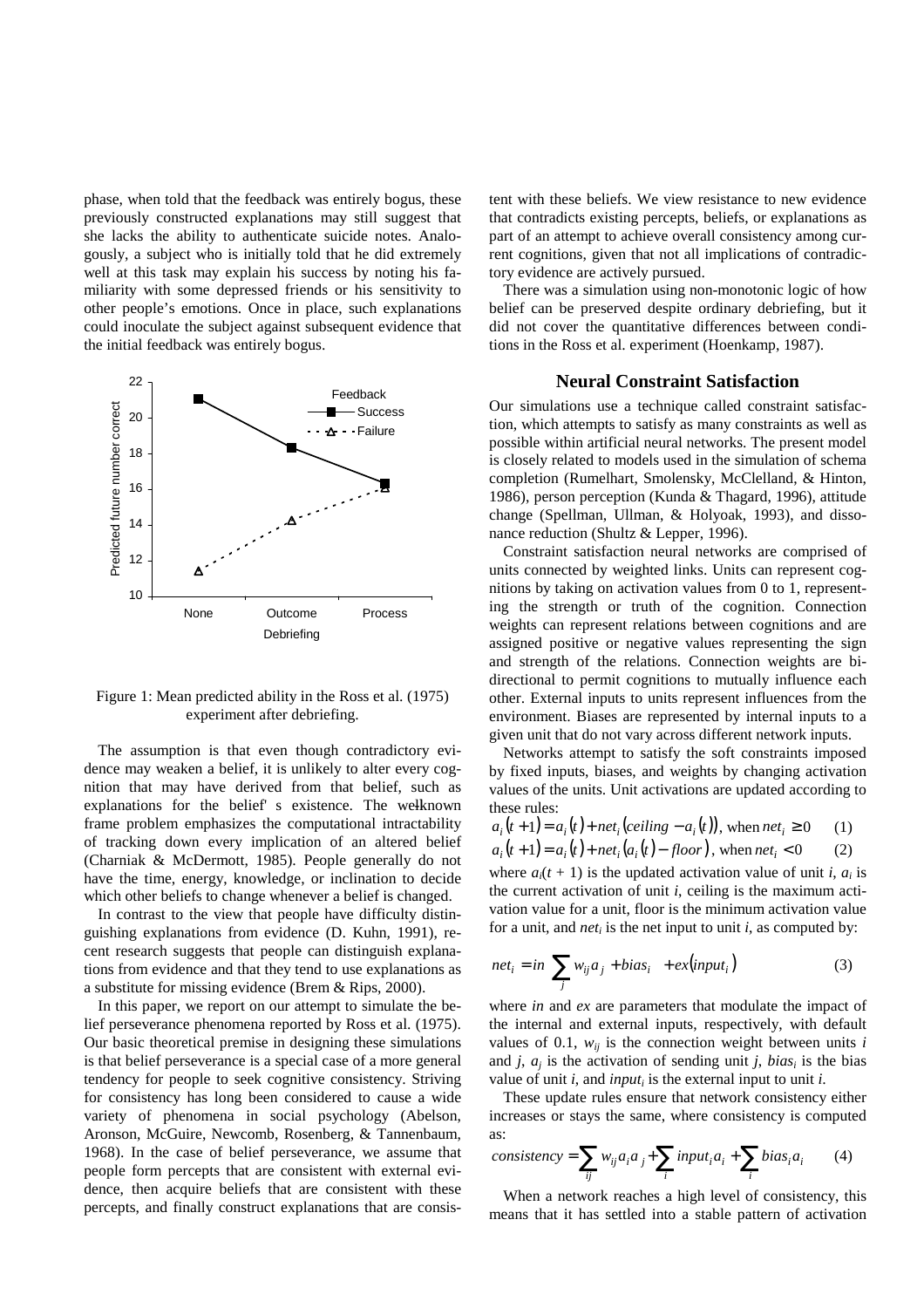and that the various constraints are well satisfied. In such stable solutions, any two units connected by positive weights tend to both be active, units connected by negative weights tend not to be simultaneously active, units with high inputs tend to be more active than units with low inputs, and units with high biases tend to be more active than units with low biases.

Increases in consistency and constraint satisfaction occur gradually over time. At each time cycle, *n* units are randomly selected for updating, where *n* is typically the number of units in the network. Thus, not every unit is necessarily updated on every cycle and some units may be updated more than once on a given cycle.

# **Unusual Simulation Features**

The foregoing characteristics of neural constraint satisfaction are quite common. In addition, the present modeling has a few somewhat unusual features. Perhaps the most important of these is a two-phase structure that accommodates the two main phases of belief perseverance experiments. It is more typical for neural constraint satisfaction models to operate in a single phase in which networks are designed and updated until they settle into a stable state. Our two phases correspond to the feedback and debriefing phases of these experiments. After a network settles in the initial feedback phase, new units can be introduced, and inputs, connection weights, and biases may be changed in a second, debriefing phase. To implement continuity between the two phases, a simple type of memory was introduced such that activation values from the feedback phase would be partially retained as unit biases in the debriefing phase. Final activations in the feedback phase were multiplied by 0.05 to transform them into biases for the debriefing phase. This is not a detailed implementation of a memory model, but is rather a convenient shorthand implementation of the idea that there is a faded memory for whatever conclusions were reached in the previous, feedback phase.

Two other unusual features derived from our earlier simulations of cognitive dissonance reduction (Shultz & Lepper, 1996): a cap parameter and randomization of network parameters. The cap parameter is a negative self-connection weight for every unit that limits unit activations to less than extreme values. The purpose of this activation cap is to increase psychological realism for experiments about beliefs that reach no more than moderate strength.

Robustness of simulation results was assessed by simultaneously randomizing all network parameters (i.e., biases, inputs, and connection weights) by up to 0%, 10%, 50%, or 100% of their initial values according the formula:

 $y = x \pm \{rand \ (abs \ [x * rand\%) \ ] \}$  (5) The initial parameter value x is multiplied by the proportion of randomization being used (0, .1, .5, or 1) and converted to an absolute value. Then a random number is selected between 0 and the absolute value under a uniform distribution. This random number is then randomly either added to or subtracted from the initial value. This parameter randomiza-

tion allows efficient assessment of the robustness of the simulation under systematic variations of parameter values. If the simulations succeed in matching the psychological data, even under high levels of parameter randomization, then they do not depend on precise parameter settings. This randomization process also enhances psychological realism because not every subject can be expected to have precisely the same parameter values.

# **Network Design**

#### **Units**

Units represent external input and the three types of cognitions that are critical to belief perseverance experiments, i.e., percepts, beliefs, and explanations. Percept units represent a subject's perception of external input, in this case feedback provided by the experimenter. Belief units represent a subject's beliefs, and explanation units represent a subject's explanations of particular beliefs. In each case, the larger the activation value of a given unit, the stronger the associated cognition. Activation values range from 0 to 1, with 0 representing no cognition, and 1 representing the strongest cognition. All unit activations start at 0 as a network begins to run.

Unit names include a sign of  $+$ ,  $-$ , or 0 to represent the direction of a given cognition. For example, in these simulations, *+percept* refers to a perception of doing well on a task, *-percept* to a perception of doing poorly on the task, and *0percept* to not knowing about performance on the task. Percept units sometimes have an external input, to reflect the feedback on which the percept is based. A *0percept* unit is required for simulating debriefing experiments, where information is encountered that explicitly conveys a lack of knowledge about performance. Analogously, *+belief* represents a belief that one is performing well at a task, *–belief* represents a belief that one is performing poorly at a task, *+explanation* represents an explanation for a *+belief,* and  *explanation* represents an explanation for a *–belief*.

#### **Connections**

Units are joined by connection weights that have a size and a sign. The sign of a weight represents a positive or negative relation between connected units. A positive weight signals that a cognition follows from, leads to, is in accordance with, or derives support from another cognition. A negative weight indicates that a cognition is inconsistent with or interferes with another cognition. Decisions about signs are based on descriptions of psychological procedures. Initial nonzero connection weights are  $+$  or  $-$  0.5 in our simulations. Connection weights of 0 indicate the absence of relations between cognitions. All connection weights are bidirectional to allow mutual influences between cognitions.

The general connection scheme in our simulations of belief perseverance has external inputs feeding percepts, which are in turn connected to beliefs, which are in turn connected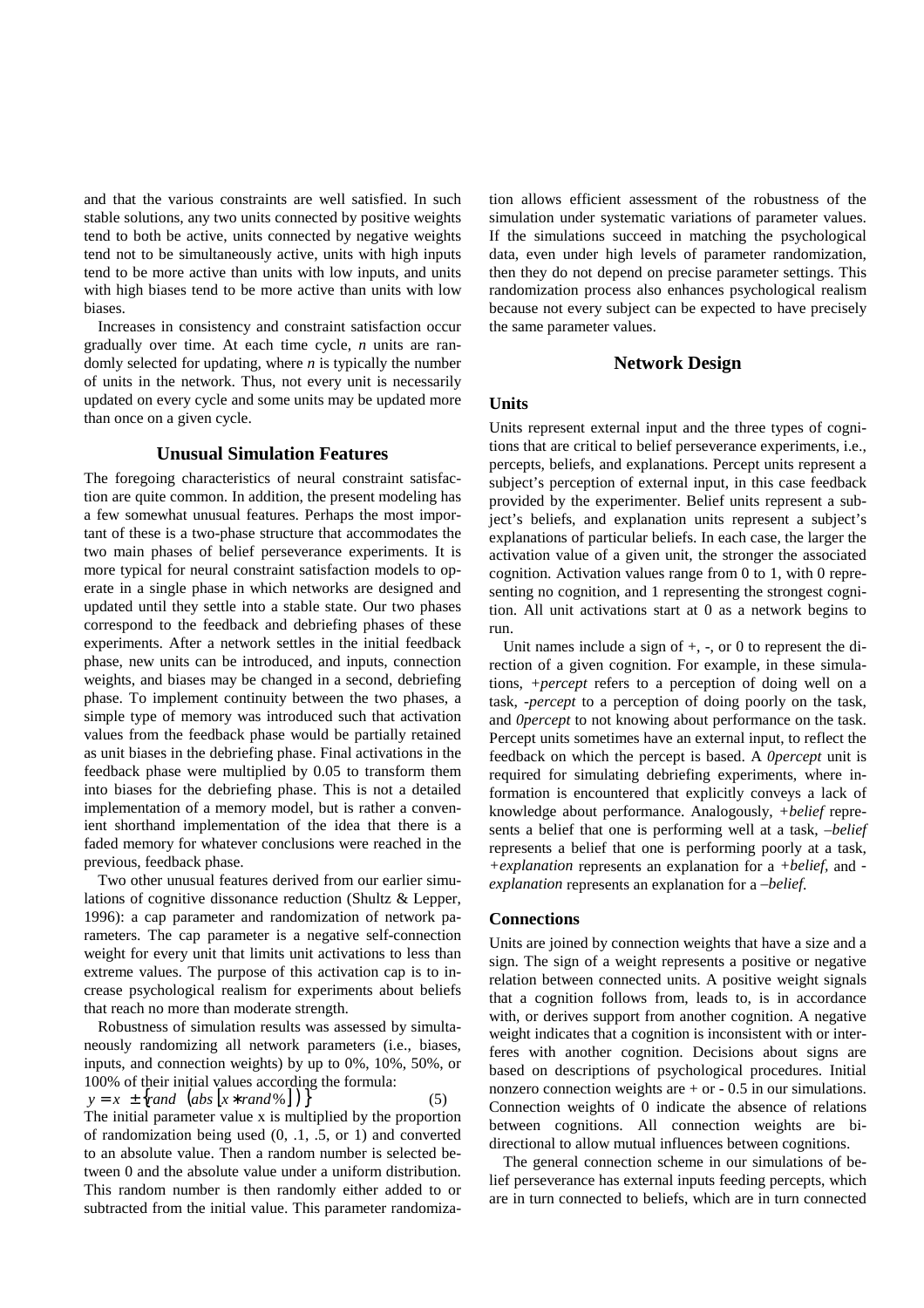to explanations. For failure conditions, a -percept unit receives external input and is connected to a -belief unit, which is in turn connected to a -explanation unit. For success conditions, a +percept unit receives external input and is connected to a +belief unit, which is in turn connected to a +explanation unit. Connection weights between incompatible cognitions, such as between +belief and -belief or between -percept and 0percept, are negative.

The principal dependent measure in many belief perseverance studies is a subject's self-rated ability on a task. This is represented as net belief, computed as activation on the +belief unit minus activation on the -belief unit, after the network settles in the debriefing phase. This technique of using two negatively connected units to represent the different poles of a single cognition was used by Shultz and Lepper (1996) in their simulation of cognitive dissonance phenomena.

#### **Networks for Feedback Phase**

Figure 2 shows specifications for the negative feedback condition. Negative feedback, in the form of external input, with a value of 1.0, is positively connected to the –percept unit. This same network design is used for the no-debriefing condition of the debriefing phase.



Figure 2: Network for negative feedback. Positive connection weights are indicated by solid lines; negative connection weights by dashed lines.

A feedback phase represents the presentation of information on how a subject is doing on a task. It is assumed that this information forms the basis for a belief about ability and to explanations of that ability. Because of the connection scheme and the fact that all unit activations start at 0, percept units reach activation asymptotes first, followed by belief units, and finally by explanation units.

# **Networks for Debriefing Phase**

Figure 3 shows network specifications for the debriefing phase. This network was used for both outcome debriefing and process debriefing. The particular network shown in Figure 3 shows a debriefing phase that follows negative feedback. As noted earlier, an unusual feature here is the inclusion of biases for percept, belief, and explanation units from the earlier, feedback phase. These biased units are represented by bolded rectangles around unit names, and im-

plement a faded memory of the feedback phase. There is also a new unit, the 0percept unit, with an input of 1.0, to represent that nothing valid is known about task performance. This unit has no bias because it was not present in the previous phase. It is negatively connected to the  $-$  or  $+$  percept unit to represent the idea that the feedback data from the previous phase are false, and thus convey no information about task ability.



Figure 3: Network for outcome and process debriefing following negative feedback. Units that have biases from the feedback phase are indicated by bolded rectangles.

We implemented the stronger, process debriefing by multiplying bias values by a factor of 0.1. This reflects the idea that process debriefing is so thorough that it severely degrades all cognitions that were created in the preceding feedback phase. Networks in the no-debriefing condition were identical to those described in Figure 2, with no topology changes after the feedback phase. However, as in all debriefing conditions, biases of .05 of final activations were used for any units being carried over from the feedback phase. Networks were run for 120 update cycles in each of the two phases; by this time they had typically settled into stable states.

# **Principles of Network Design**

In summary, network design can be summarized by 13 principles:

- 1. Units represent cognitions.
- 2. The principal cognitions in belief perseverance experiments are input feedback, percepts, beliefs, and explanations.
- 3. The sign of unit names represent the positive or negative poles of cognitions.
- 4. Unit activation represents strength of a cognition (or a pole of a cognition).
- 5. The difference between positive and negative poles of a cognition represents the net strength of the cognition.
- 6. Connection weights represent constant implications between cognitions.
- 7. Connection weights are bi-directional, allowing possible mutual influence between cognitions or poles of cognitions.
- 8. Cognitions whose poles are mutually exclusive have negative connections between the positive and negative poles.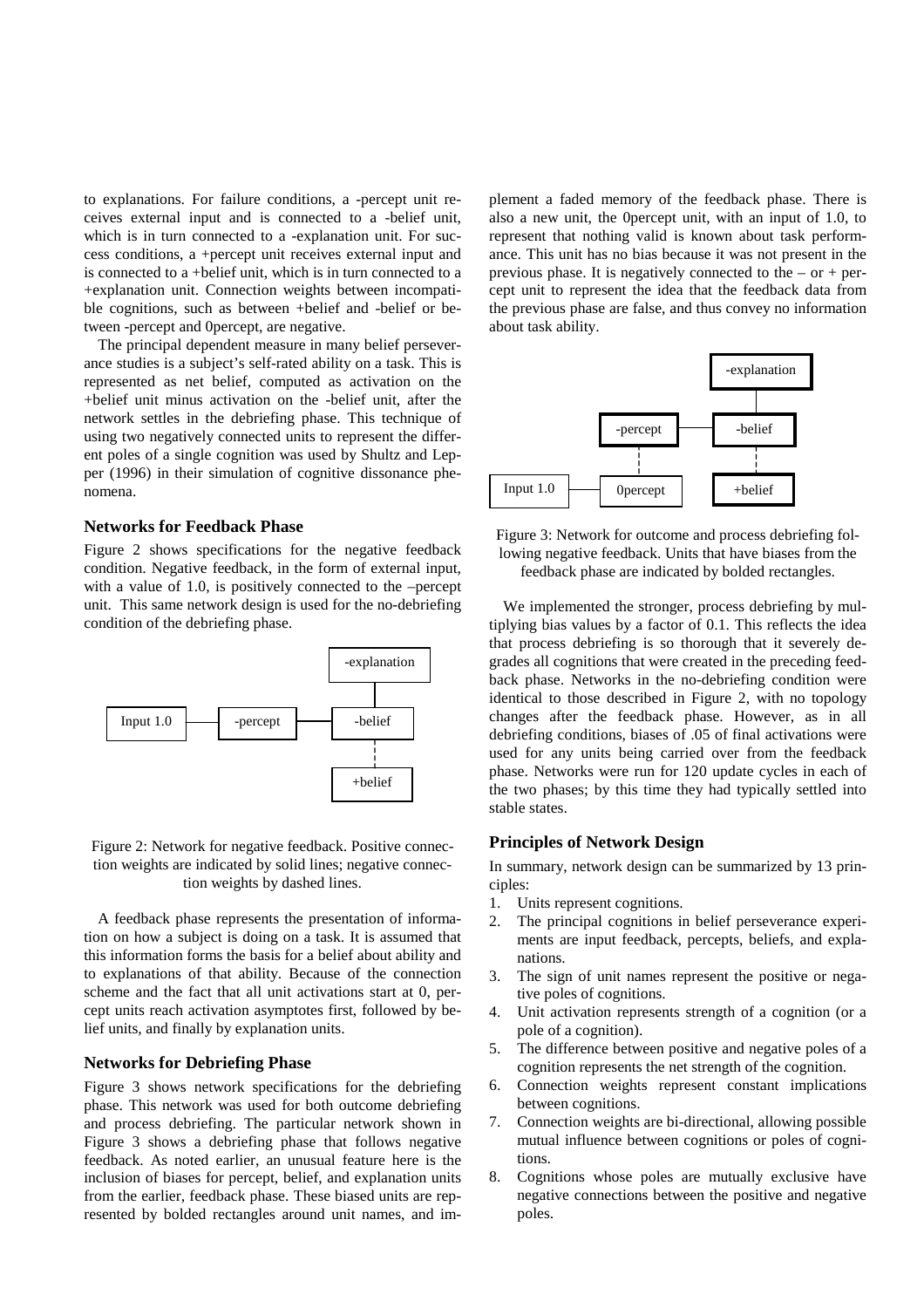- 9. Size of external input represents strength of environmental influence, such as evidence or feedback.
- 10. External inputs are connected to percepts, percepts to beliefs, and beliefs to explanations, representing the assumed chain of causation in belief perseverance experiments. That is, environmental feedback creates percepts, which in turn create beliefs, which eventually lead to explanations for the beliefs.
- 11. Networks settling into stable states represent a person's tendency to achieve consistency among cognitions.
- 12. Final unit activations from the feedback phase are converted to unit biases for the start of the debriefing phase of belief perseverance experiments, representing the participant's memory of the feedback phase.
- 13. Multiplying activation bias values by 0.1 represents thorough, process debriefing.

#### **Results**

We focus on the final net belief about one's ability after the debriefing phase. This is computed as activation on the +belief unit minus activation on the -belief unit. Here, we report only on the 10% randomization level, but similar results are found at each level of parameter randomization.

Net belief scores were subjected to a factorial ANOVA in which debriefing condition (none, outcome, and process) and feedback condition (success, failure) served as factors. There was a main effect of feedback,  $F(1, 114) = 29619$ ,  $p <$ .001, and an interaction between debriefing and feedback,  $F(2, 114) = 9102$ ,  $p < .001$ . Mean net ability scores are shown in Figure 4. For success feedback, net belief scores were higher after no debriefing than scores obtained after outcome debriefing, which were in turn higher than scores obtained after process debriefing. The opposite holds for failure feedback.



Figure 4: Mean predicted ability in the simulation after debriefing.

To assess the fit to human data, we computed a regression F with regression weights based on the pattern of the Ross et al. (1975) results. The regression weights were 2, -2, 1, -1, 0, and 0 for the no debriefing/success, no debriefing/failure, outcome debriefing/success, outcome debriefing/failure, process debriefing/success, and process debriefing/failure conditions, respectively. This produced a highly significant regression  $F(1, 114) = 47558$ ,  $p < .001$ , with a much smaller residual  $F(4, 114) = 67$ ,  $p < .001$ . The regression F accounts for 99% of the total variance in net belief. As with human subjects, there is a large difference between success and failure with no debriefing, a smaller but still substantial difference after outcome debriefing, and very little difference after process debriefing.

To assess the role of explanation in the simulation, we subjected activations on the explanation unit after the debriefing phase to the same ANOVA. There is a main effect of debriefing,  $F(2, 114) = 3787$ ,  $p < .001$ , a much smaller main effect for feedback  $F(1, 114) = 15.37, p < .001$ , and a small interaction between them,  $F(2, 114) = 6.76$ ,  $p < .005$ . The mean explanation scores are presented in Figure 5. Explanations are strong under no-debriefing, moderately strong under outcome debriefing, and weak under process debriefing. But because explanations had been strongly active in all three conditions at the end of the feedback phase, these postdebriefing results reflect relative differences in maintenance of explanations. Explanations are maintained under no debriefing, partially maintained under outcome debriefing, and eliminated in process debriefing.



Figure 5: Mean explanation scores in the simulation after debriefing.

# **Discussion**

The tendency for beliefs to persevere even after evidence for them has been fully invalidated challenges some basic assumptions about human rationality. If people reasonably base their beliefs on evidence, then why is counter-evidence not sufficient to eliminate or change beliefs?

We used constraint-satisfaction neural networks to test the idea that explanation plays a key role in sustaining beliefs in